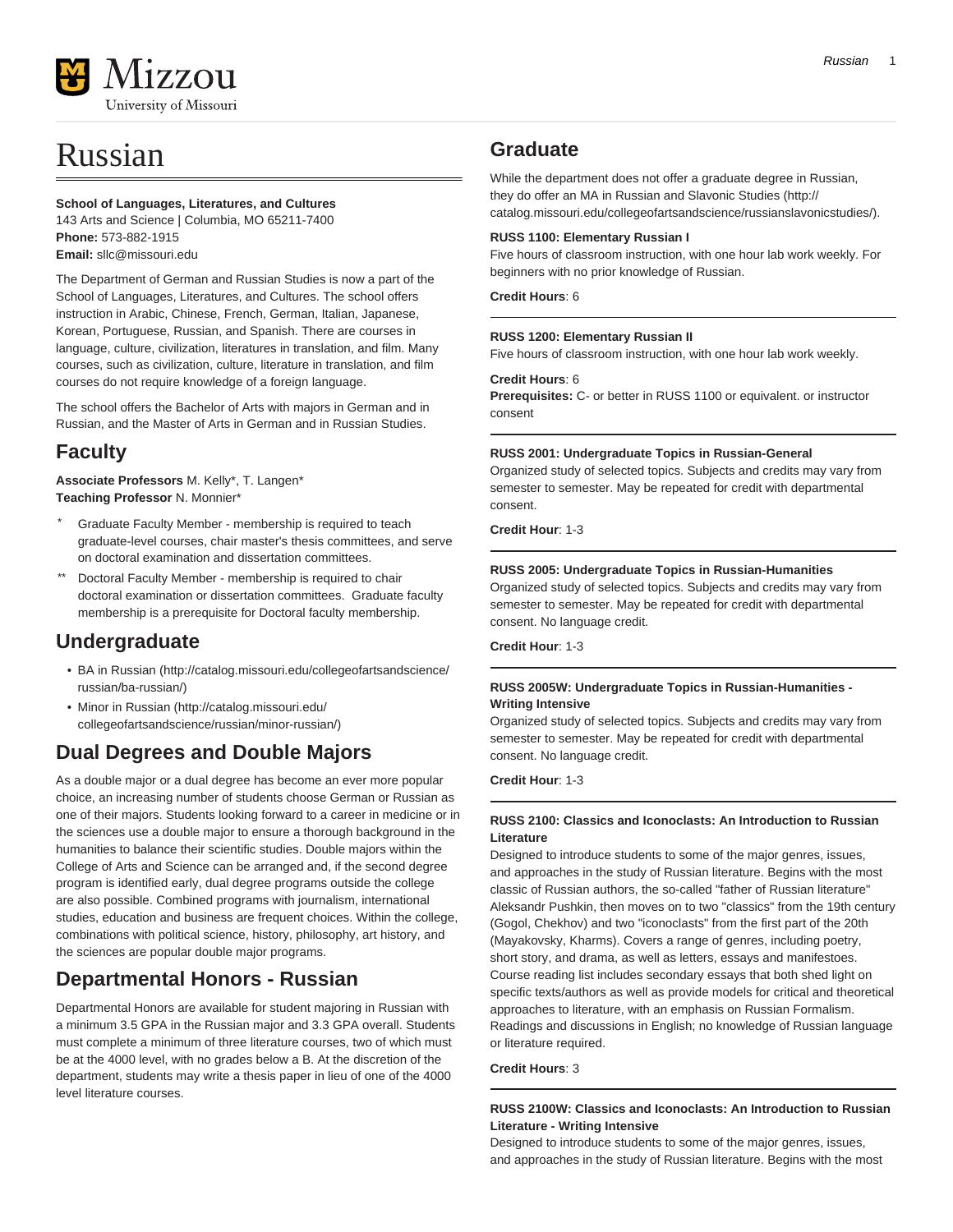

classic of Russian authors, the so-called "father of Russian literature" Aleksandr Pushkin, then moves on to two "classics" from the 19th century (Gogol, Chekhov) and two "iconoclasts" from the first part of the 20th (Mayakovsky, Kharms). Covers a range of genres, including poetry, short story, and drama, as well as letters, essays and manifestoes. Course reading list includes secondary essays that both shed light on specific texts/authors as well as provide models for critical and theoretical approaches to literature, with an emphasis on Russian Formalism. Readings and discussions in English; no knowledge of Russian language or literature required.

#### **Credit Hours**: 3

#### **RUSS 2130: Second-Year Russian I**

Students will solidify their command of Russian grammar and begin developing their reading skills.

**Credit Hours**: 4 **Prerequisites:** RUSS 1200, equivalent, or instructor's consent

#### **RUSS 2160: Second-Year Russian II**

Continuation of RUSS 2130.

**Credit Hours**: 4 **Prerequisites:** RUSS 2130 or equivalent, or instructor's consent

#### **RUSS 2310: Between Heaven and Earth: Russian Civilization**

Survey of Russian culture from the Christianization of the Slavic peoples to late imperial period. No foreign language credit.

**Credit Hours**: 3

#### **RUSS 2310W: Between Heaven and Earth: Russian Civilization - Writing Intensive**

Survey of Russian culture from the Christianization of the Slavic peoples to late imperial period. No foreign language credit.

#### **Credit Hours**: 3

**RUSS 2320: The Arts of Survival: Civilization in Soviet Times** Historical, social, and artistic topics. No foreign language credit.

**Credit Hours**: 3

#### **RUSS 2320W: The Arts of Survival: Civilization in Soviet Times - Writing Intensive**

Historical, social, and artistic topics. No foreign language credit.

#### **Credit Hours**: 3

#### **RUSS 2340: Icons and Revolutions: Russia from its Beginnings to Today**

A survey of Russian culture and history from the pre-Christian era to the present. Topics will include politics, religion, philosophy, literature, music, and visual art. Classes and readings in English; no prior courses in Russian required. Graded on A-F basis only.

#### **Credit Hours**: 3

#### **RUSS 2340W: Icons and Revolutions: Russia from its Beginnings to Today - Writing Intensive**

A survey of Russian culture and history from the pre-Christian era to the present. Topics will include politics, religion, philosophy, literature, music, and visual art. Classes and readings in English; no prior courses in Russian required. Graded on A-F basis only.

#### **Credit Hours**: 3

#### **RUSS 2350: Understanding Russia through Film**

How does the Russian-speaking world see itself? Europe and the United States have often viewed Russia as "other," and sometimes as an enemy or a backwards civilization. Some have viewed Russia as an "enigma," soulful and not fit for this world. In this course we will use film to explore how Russian speakers themselves understand Russia. We will watch 14 major Russian-language films from the post-Soviet era (starting in 1991) that depict moments in Russian history from the middle ages to the present. And we will critically consider what these representations of Russian history and culture suggest about Russian identity today. We will pay special attention to how Russian-language films present difference (ethnic, political, religious, gender, sexual, etc.), or "otherness," as a way of defining national identity. And we will analyze the relation of national identity constructs to social inequities. We will consider how films present groups of people within a society as "other"; how films present difference across Russian-speaking nations; and how Russia imagines itself as "other" or as a marginalized outsider. The course may be offered face to face OR in an asynchronous online format. For both versions, assignments will include watching films and responding to them in individual and small-group modes; taking open-book quizzes on brief lectures on Russian history and culture; and collaborating on a final group project to curate and create a webpage for a Russian-language film series. Students will gain foundational knowledge of Russian history and culture; will practice critical thinking through analyzing films in individual and collaborative modes; will develop written and oral communication; and will develop skills in intercultural fluency as they engage with Russian culture in its diversity.

#### **Credit Hours**: 3

#### **RUSS 2350W: Understanding Russia through Film - Writing Intensive**

How does the Russian-speaking world see itself? Europe and the United States have often viewed Russia as "other," and sometimes as an enemy or a backwards civilization. Some have viewed Russia as an "enigma," soulful and not fit for this world. In this course we will use film to explore how Russian speakers themselves understand Russia. We will watch 14 major Russian-language films from the post-Soviet era (starting in 1991) that depict moments in Russian history from the middle ages to the present. And we will critically consider what these representations of Russian history and culture suggest about Russian identity today. We will pay special attention to how Russian-language films present difference (ethnic, political, religious, gender, sexual, etc.), or "otherness," as a way of defining national identity. And we will analyze the relation of national identity constructs to social inequities. We will consider how films present groups of people within a society as "other"; how films present difference across Russian-speaking nations; and how Russia imagines itself as "other" or as a marginalized outsider. The course may be offered face to face OR in an asynchronous online format. For both versions, assignments will include watching films and responding to them in individual and small-group modes; taking open-book quizzes on brief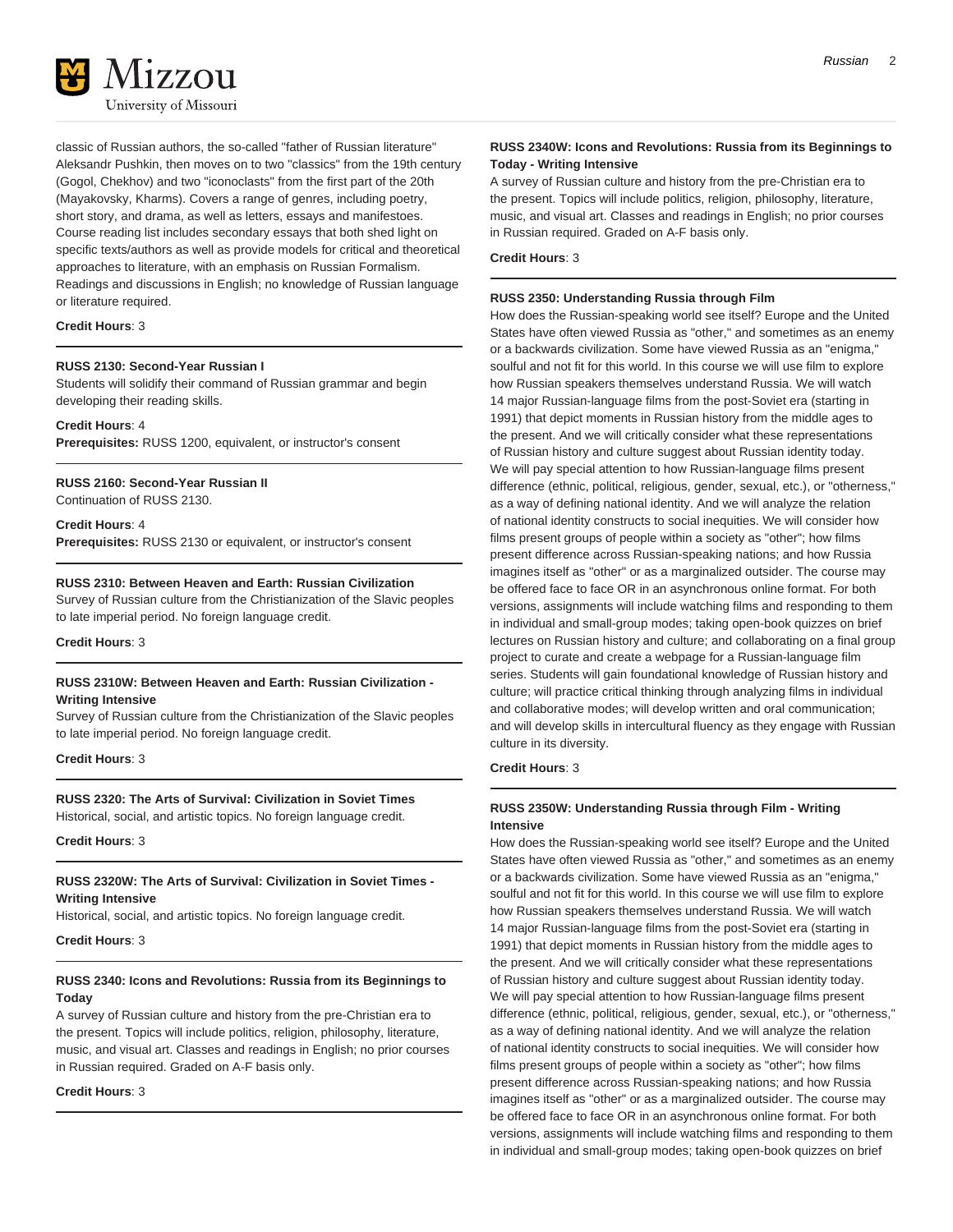

lectures on Russian history and culture; and collaborating on a final group project to curate and create a webpage for a Russian-language film series. Students will gain foundational knowledge of Russian history and culture; will practice critical thinking through analyzing films in individual and collaborative modes; will develop written and oral communication; and will develop skills in intercultural fluency as they engage with Russian culture in its diversity.

#### **Credit Hours**: 3

#### **RUSS 2865: The Art of Soviet and Russian Cinema**

(same as FILMS\_VS 2865), Topics (e.g. Distorted Picture: Post-War Cinema in the Soviet State, Cinema in the Soviet Times and Beyond, etc.) announced at time of registration. Only 6 hours may be taken towards major.

#### **Credit Hours**: 3

#### **RUSS 2865W: The Art of Soviet and Russian Cinema - Writing Intensive**

(same as FILMS\_VS 2865). Topics (e.g. Distorted Picture: Post-War Cinema in the Soviet State, Cinema in the Soviet Times and Beyond, etc.) announced at time of registration. Only 6 hours may be taken towards major.

**Credit Hours**: 3

#### **RUSS 3001: Topics in Russian-General**

Organized study of selected topics. Subjects and earnable credit may vary from semester to semester. May be repeated for credit with departmental consent.

#### **Credit Hour**: 1-3

**Prerequisites:** sophomore standing

#### **RUSS 3005: Topics in Russian-Humanities**

Organized study of selected topics. Subjects and earnable credit may vary from semester to semester. May be repeated for credit with departmental consent.

**Credit Hour**: 1-3 **Prerequisites:** sophomore standing

#### **RUSS 3005W: Topics in Russian-Humanities - Writing Intensive**

Organized study of selected topics. Subjects and earnable credit may vary from semester to semester. May be repeated for credit with departmental consent.

**Credit Hour**: 1-3 **Prerequisites:** sophomore standing

#### **RUSS 3130: Intermediate Russian**

Normally taken as 5th semester of Russian language sequence.

#### **Credit Hours**: 3

**Prerequisites:** Grade of C- or higher in RUSS 2160 or RUSS 3160 or instructor's consent

#### **RUSS 3160: Intermediate Conversation and Composition**

Further develops oral command of Russian as well as listening comprehension and some letter writing skills.

#### **Credit Hours**: 3

**Prerequisites:** Grade of C- or higher in RUSS 2160 or RUSS 3130 or instructor's consent

#### **RUSS 3380: Sinners, Saints, and Madmen: 19th Century Russian Literature**

Introduction to foundational periods (Sentimentalism, Romanticism, Realism and its decline), narratives, and authors of 19th century Russian literary tradition. Traces development of the "Russian" short story and novel forms, as well as the all-important "Petersburg" theme.

#### **Credit Hours**: 3

**Prerequisites:** Sophomore standing or instructor's consent

#### **RUSS 3380W: Sinners, Saints, and Madmen: 19th Century Russian Literature - Writing Intensive**

Introduction to foundational periods (Sentimentalism, Romanticism, Realism and its decline), narratives, and authors of 19th century Russian literary tradition. Traces development of the "Russian" short story and novel forms, as well as the all-important "Petersburg" theme.

#### **Credit Hours**: 3

**Prerequisites:** ENGLSH 1000; sophomore standing or instructor's consent

#### **RUSS 3390: True Fictions: Russian Prose since 1900**

Survey of Russian prose fiction of the twentieth and early twenty-first century. During this time Russia experienced a series of drastic changes in society and culture, and as often happens the artists responded more rapidly and insightfully than anyone else. This was a time of radical experimentation with the very nature of literature, and we will ready and examine some of the fascinating results. Course gives a short history of Russian prose fiction after 1900, offers a theory of analytical reading of imaginative prose, and hones the skills of intelligent writing about evaluative reading. Readings, lecture and discussion in English; no previous knowledge of Russian literature is assumed.

#### **Credit Hours**: 3

**Prerequisites:** sophomore standing, or instructor's consent

#### **RUSS 3390W: True Fictions: Russian Prose since 1900 - Writing Intensive**

Survey of Russian prose fiction of the twentieth and early twenty-first century. During this time Russia experienced a series of drastic changes in society and culture, and as often happens the artists responded more rapidly and insightfully than anyone else. This was a time of radical experimentation with the very nature of literature, and we will ready and examine some of the fascinating results. Course gives a short history of Russian prose fiction after 1900, offers a theory of analytical reading of imaginative prose, and hones the skills of intelligent writing about evaluative reading. Readings, lecture and discussion in English; no previous knowledge of Russian literature is assumed.

#### **Credit Hours**: 3

**Prerequisites:** ENGLSH 1000 and sophomore standing, or instructor's consent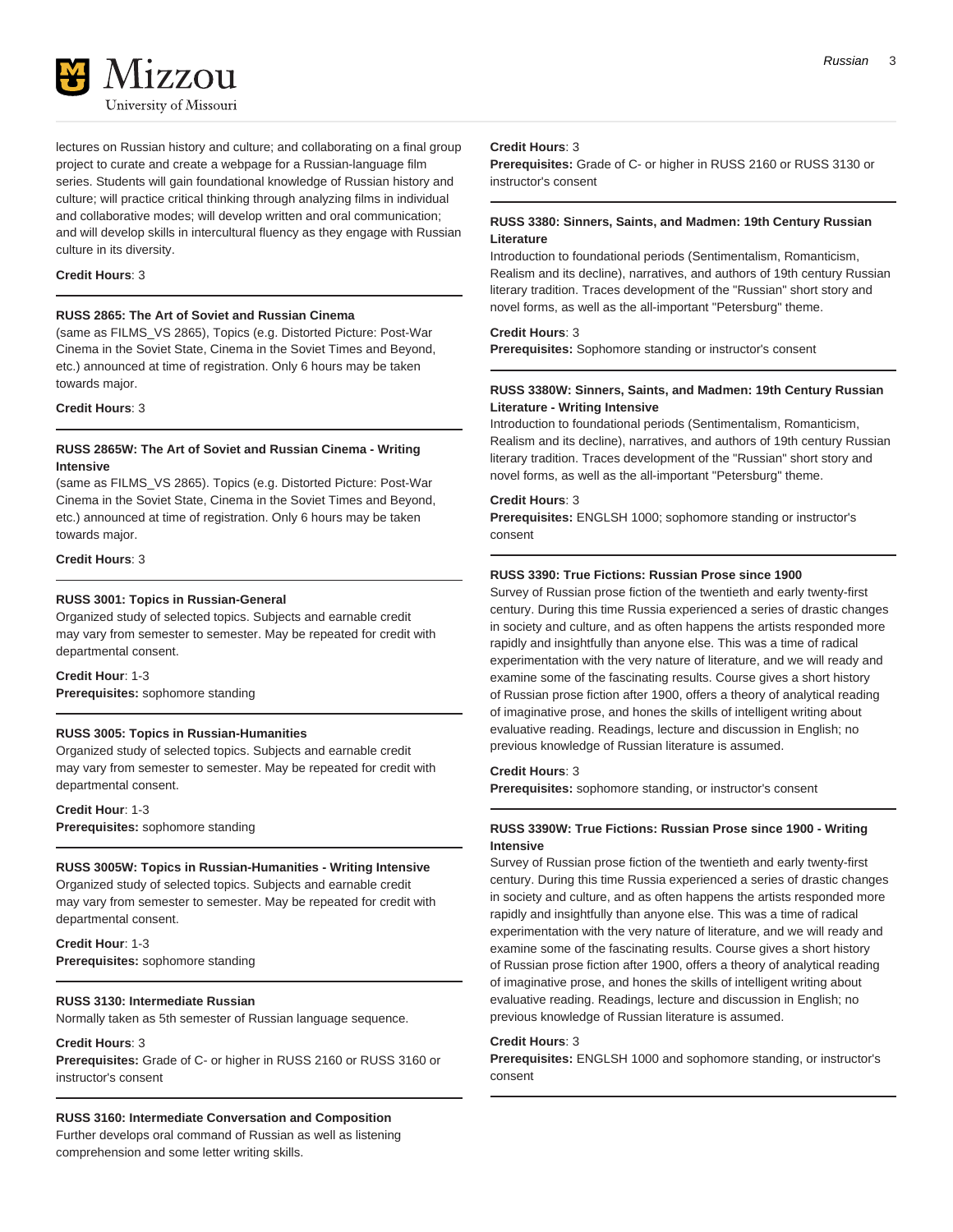

#### **RUSS 3630: Russian Classics I**

Reading and discussion of selected works by major Russian writers of the nineteenth century. Course conducted in Russian. May be taken before or after RUSS 3640.

#### **Credit Hours**: 3

**Prerequisites:** RUSS 3130 or RUSS 3160 or instructor's consent

#### **RUSS 3640: Russian Classics II**

Reading and discussion of selected works by major Russian writers of the twentieth century. Course conducted in Russian. May be taken before or after RUSS 3630.

#### **Credit Hours**: 3

**Prerequisites:** RUSS 3130 or RUSS 3160 or instructor's consent

#### **RUSS 3710: Refugee and Migration Studies: A Cultural-Historical Introduction**

(same as GERMAN 3710). After the US, Germany and Russia have the world's largest migrant populations. This introduction to refugee and migration studies takes both geographic centers as lenses through which to view key concepts, categories and questions relating to why groups of people move from one region or locality to another. The course is organized by types of migration -- voluntary and involuntary--even as it problematizes this distinction and many others. In particular, we will investigate how migration relates to nation-building and national identity. Topics cover movements in (what are now) Germany and Russia from about 300 CE to the present day. Students will work not only with historiographical and scholarly texts, but also with novels, memoirs, paintings and film to explore the work that cultural representations of migration do.

#### **Credit Hours**: 3

#### **RUSS 3890: Russian and Soviet Cinema**

(same as FILMS\_VS 3890). Survey and analysis of selected Soviet films. Emphasis on film-making as a form of art. English or subtitled. Second screenings by arr. Some films may run over 2 hrs. No foreign language credit.

#### **Credit Hours**: 3

**Prerequisites:** Sophomore standing or instructor's consent

#### **RUSS 4001: Topics in Russian-General**

Organized study of selected topics. Subjects and earnable credit may vary from semester to semester. May be repeated for credit with departmental consent.

**Credit Hour**: 1-9 **Prerequisites:** instructor's consent

#### **RUSS 4005: Topics in Russian-Humanities**

Organized study of selected topics. Subjects and earnable credit may vary from semester to semester. May be repeated for credit with departmental consent. Prerequisites: instructor's consent,

**Credit Hour**: 1-3

#### **RUSS 4005H: Topics in Russian-Humanities - Honors**

Organized study of selected topics. Subjects and earnable credit may vary from semester to semester. May be repeated for credit with departmental consent.

#### **Credit Hour**: 1

**Prerequisites:** instructor's consent; Honors eligibility required

#### **RUSS 4005W: Topics in Russian-Humanities - Writing Intensive** Organized study of selected topics. Subjects and earnable credit may vary from semester to semester. May be repeated for credit with departmental consent. Prerequisites: instructor's consent,

**Credit Hour**: 1-3

#### **RUSS 4160: Advanced Russian Conversation**

Advanced syntax, idiomatic constructions, and vocabulary building. **Credit Hours**: 3

**Prerequisites:** RUSS 3130 or RUSS 3160 or instructor's consent

#### **RUSS 4350: Special Readings in Russian**

Special Readings in Slavic literature or linguistics.

**Credit Hour**: 1-3 **Prerequisites:** instructor's consent

#### **RUSS 4420: Russian Poetry**

(cross-leveled with RUSS 7420). Survey of readings in Russian poetry from its beginnings to present.

### **Credit Hours**: 3

**Prerequisites:** junior standing or instructor's consent

#### **RUSS 4430: Russian Drama**

(cross-leveled with RUSS 7430). Selected readings in and discussions of major Russian plays of the nineteenth and twentieth century.

#### **Credit Hours**: 3

**Prerequisites:** junior standing or instructor's consent

#### **RUSS 4430W: Russian Drama - Writing Intensive**

(cross-leveled with RUSS 7430). Selected readings in and discussions of major Russian plays of the nineteenth and twentieth century.

#### **Credit Hours**: 3

**Prerequisites:** junior standing or instructor's consent

#### **RUSS 4435: Russian Prose**

(cross-leveled with RUSS 7435). Explores the development of prose writing in modern Russian letters, paying special attention to native generic designations. Considers dual imagery of realist/naturalist and romantic/fantastic approaches. Studies diverse examples: rasskaz (story), the povest' (tale), the novella, novel essay early 19th c. through 20th c. Considers ways in which literature can itself stand as a philosophical form.

#### **Credit Hours**: 3

**Prerequisites:** junior standing or instructor's consent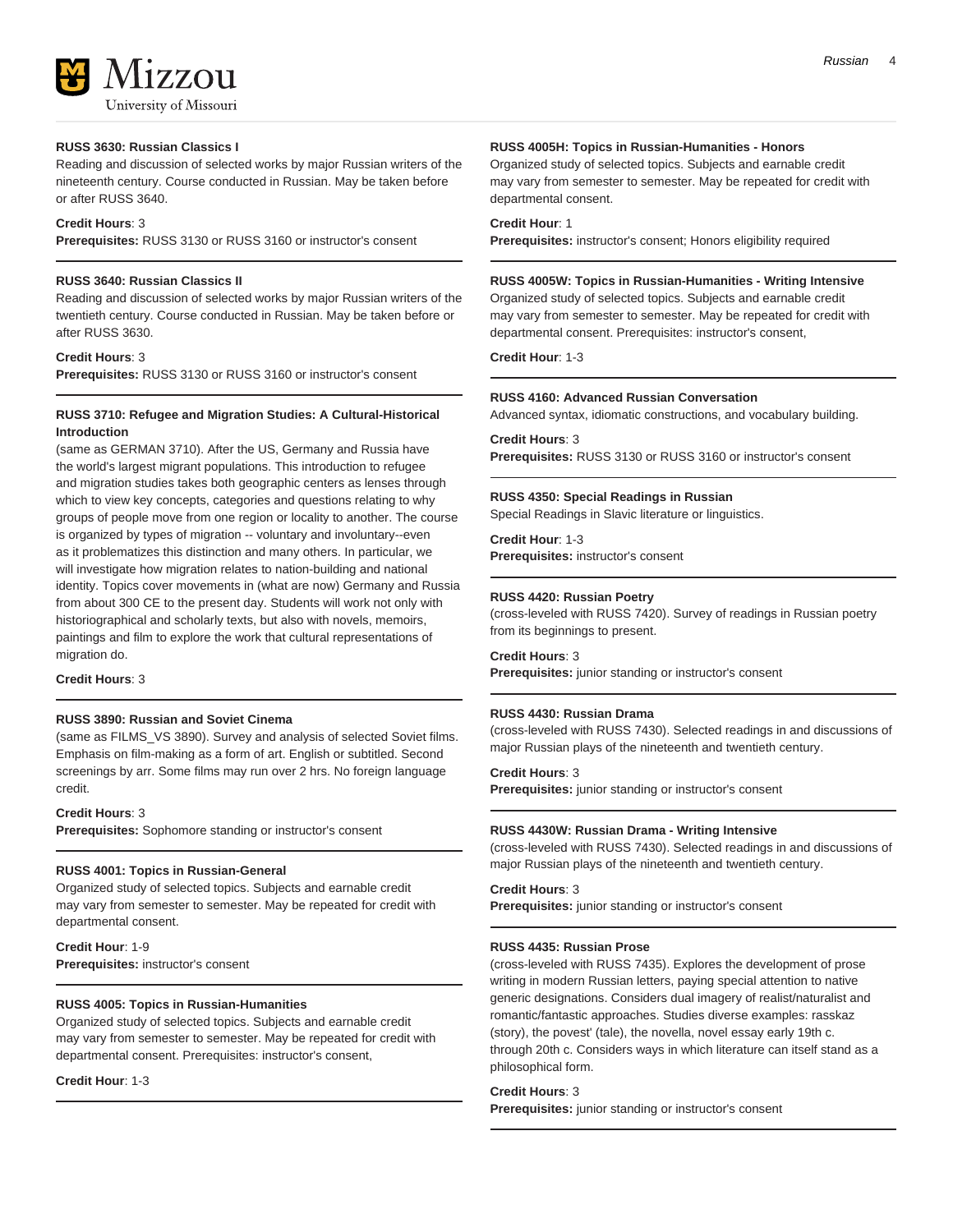Mizzou University of Missouri

#### **RUSS 4440: The Russian Novel**

(cross-leveled with RUSS 7440). Selected readings and seminar discussion of major novelists of the 19th and 20th centuries.

#### **Credit Hours**: 3

**Prerequisites:** junior standing or instructor's consent

#### **RUSS 4550: Nabokov's Russian Fiction**

(cross-leveled with RUSS 7550). Systematic analysis of Vladimir Nabokov's fiction, both novels and short stories. Emphasis on the artistic properties of prose. Lectures and class discussion in English. Readings in Russian (English translations for undergraduate students).

#### **Credit Hours**: 3

**Prerequisites:** junior standing or instructor's consent

#### **RUSS 4820: Blogging the World: The Web in Cultural Context**

(same as GERMAN 4820, FRENCH 4820). Innovative interdisciplinary course addresses issues of access to international news and specific cultural context working in cross-disciplinary teams. Students in journalism, foreign language, international studies, political science and various other disciplines track cultural developments and information on no-US Web sites, blogs and digital social networks along with exploring various historical forms of communication that preceded the digital era of the Web. Students analyze the potential and limitations/ effects of blogs and the web in specific contemporary cultural contexts and as part of the broader historical evolution of the web. The course is taught in English. The goal of this course is two-fold; students learn the particulars of web blogging, explore various features of the contemporary social network landscape while focusing on the concept of culture, in particular the cultures of Europe and the US. Questions asked are: what is culture? What is common or popular right now in other cultures? And how do new social networks amplify or alter certain features or culture across national and international contests?

### **Credit Hours**: 3

**Prerequisites:** sophomore standing required

#### **RUSS 4820W: Blogging the World: The Web in Cultural Context - Writing Intensive**

(same as GERMAN 4820, FRENCH 4820). Innovative interdisciplinary course addresses issues of access to international news and specific cultural context working in cross-disciplinary teams. Students in journalism, foreign language, international studies, political science and various other disciplines track cultural developments and information on no-US Web sites, blogs and digital social networks along with exploring various historical forms of communication that preceded the digital era of the Web. Students analyze the potential and limitations/ effects of blogs and the web in specific contemporary cultural contexts and as part of the broader historical evolution of the web. The course is taught in English. The goal of this course is two-fold; students learn the particulars of web blogging, explore various features of the contemporary social network landscape while focusing on the concept of culture, in particular the cultures of Europe and the US. Questions asked are: what is culture? What is common or popular right now in other cultures? And how do new social networks amplify or alter certain features or culture across national and international contests?

#### **Credit Hours**: 3

**Prerequisites:** sophomore standing required

#### **RUSS 4840: Totalitarianism and Culture**

(same as GERMAN 4840; cross-leveled with GERMAN 7840, RUSS 7840). In this course, we will explore the politics and poetics of totalitarian culture by examining the paintings, music, sculptures, buildings, and films produced under the rule of these regimes. In the process, we will learn how Nazi and Soviet culture producers made carefully calibrated appeals to their respective mass audiences, drawing upon the German and Russian cultural traditions - and on scientific rhetorics of cultural history and racial destiny - in crafting their utopian visions of worlds transformed, wrongs righted, and societies perfected.

#### **Credit Hours**: 3

**Recommended:** Junior standing or above; students taking this course for WI should have taken a 2000- or 3000-level WI course before beginning this class

#### **RUSS 4840H: Totalitarianism and Culture - Honors**

(same as GERMAN 4840H; cross-leveled with GERMAN 7840, RUSS 7840). In this course, we will explore the politics and poetics of totalitarian culture by examining the paintings, music, sculptures, buildings, and films produced under the rule of these regimes. In the process, we will learn how Nazi and Soviet culture producers made carefully calibrated appeals to their respective mass audiences, drawing upon the German and Russian cultural traditions - and on scientific rhetorics of cultural history and racial destiny - in crafting their utopian visions of worlds transformed, wrongs righted, and societies perfected.

#### **Credit Hours**: 3

**Prerequisites:** Honors eligibility required

**Recommended:** Junior standing or above; students taking this course for WI should have taken a 2000- or 3000-level WI course before beginning this class

#### **RUSS 4840HW: Totalitarianism and Culture - Honors/Writing Intensive**

(same as GERMAN 4840HW; cross-leveled with GERMAN 7840, RUSS 7840). In this course, we will explore the politics and poetics of totalitarian culture by examining the paintings, music, sculptures, buildings, and films produced under the rule of these regimes. In the process, we will learn how Nazi and Soviet culture producers made carefully calibrated appeals to their respective mass audiences, drawing upon the German and Russian cultural traditions - and on scientific rhetorics of cultural history and racial destiny - in crafting their utopian visions of worlds transformed, wrongs righted, and societies perfected.

#### **Credit Hours**: 3

**Prerequisites:** Honors eligibility required

**Recommended:** Junior standing or above; students taking this course for WI should have taken a 2000- or 3000-level WI course before beginning this class

#### **RUSS 4840W: Totalitarianism and Culture - Writing Intensive**

(same as GERMAN 4840; cross-leveled with GERMAN 7840, RUSS 7840). In this course, we will explore the politics and poetics of totalitarian culture by examining the paintings, music, sculptures, buildings, and films produced under the rule of these regimes. In the process, we will learn how Nazi and Soviet culture producers made carefully calibrated appeals to their respective mass audiences, drawing upon the German and Russian cultural traditions - and on scientific rhetorics of cultural history and racial destiny - in crafting their utopian visions of worlds transformed, wrongs righted, and societies perfected.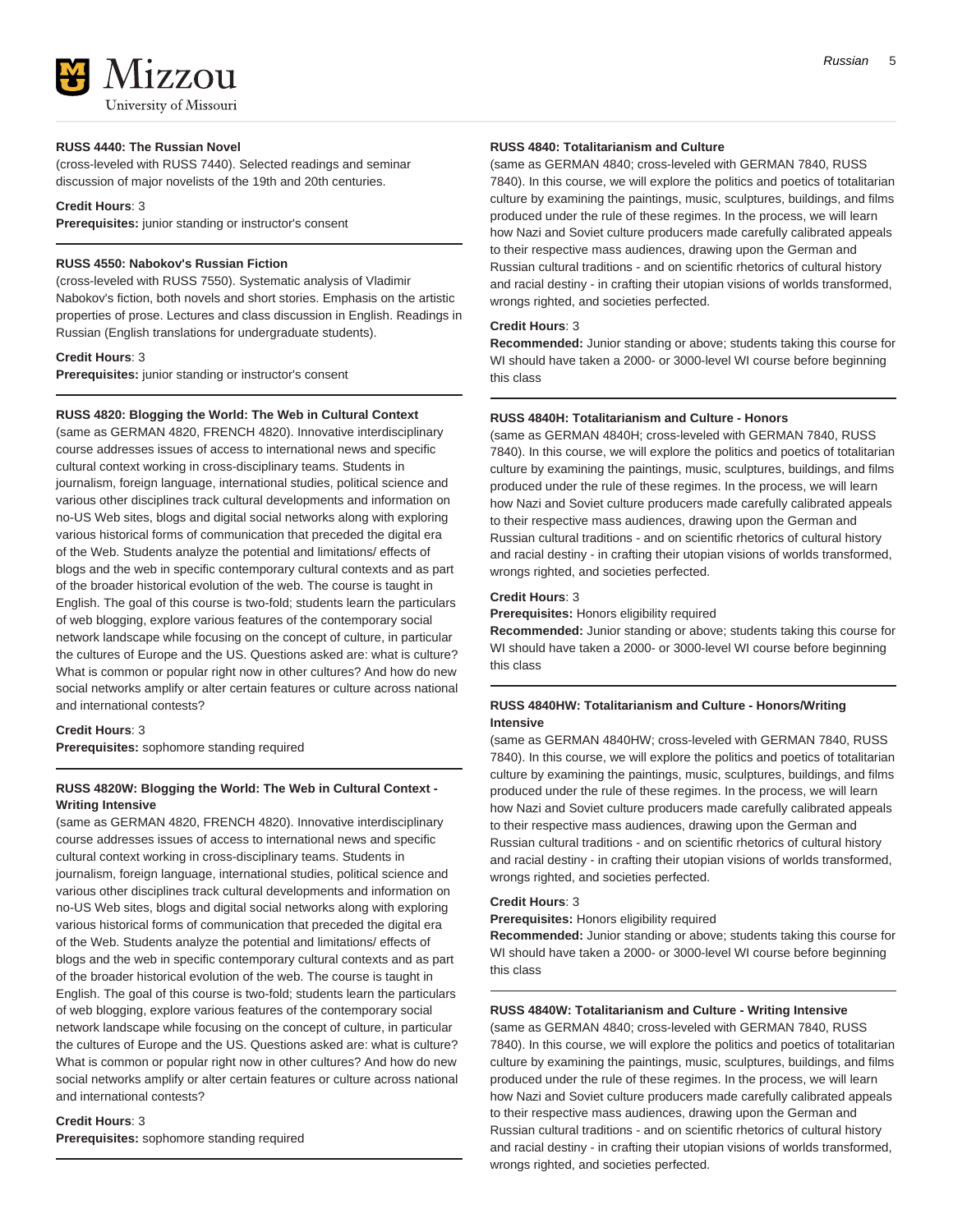

#### **Credit Hours**: 3

**Recommended:** Junior standing or above; students taking this course for WI should have taken a 2000- or 3000-level WI course before beginning this class

#### **RUSS 4850: Revolution and Media in a Global Perspective**

(same as GERMAN 4850; cross-leveled with RUSS 7850, GERMAN 7850). This course offers a historical and global survey of the rise of modern revolution, from France to Haiti to Russia to the Black Power movement and beyond. Drawing on media studies and cultural studies, we will explore how revolutions are tied up in specific medial environments. This entails asking how media spread revolution, whether in print and visual culture, in the broadcast media of the twentieth century, or in the digital landscapes of the twenty-first century, and how revolutions can be understood themselves as media events. In the process students will develop a critical vocabulary for discussing the role of media in political and cultural revolution and counter-revolution in a global perspective. Graded on A-F basis only.

#### **Credit Hours**: 3

#### **RUSS 4850H: Revolution and Media in a Global Perspective - Honors**

(same as GERMAN 4850; cross-leveled with RUSS 7850, GERMAN 7850). This course offers a historical and global survey of the rise of modern revolution, from France to Haiti to Russia to the Black Power movement and beyond. Drawing on media studies and cultural studies, we will explore how revolutions are tied up in specific medial environments. This entails asking how media spread revolution, whether in print and visual culture, in the broadcast media of the twentieth century, or in the digital landscapes of the twenty-first century, and how revolutions can be understood themselves as media events. In the process students will develop a critical vocabulary for discussing the role of media in political and cultural revolution and counter-revolution in a global perspective. Graded on A-F basis only. Prerequisites: Honors eligibility required

**Credit Hours**: 3

#### **RUSS 4850W: Revolution and Media in a Global Perspective - Writing Intensive**

(cross-leveled with RUSS 7850, GERMAN 7850). This course offers a historical and global survey of the rise of modern revolution, from France to Haiti to Russia to the Black Power movement and beyond. Drawing on media studies and cultural studies, we will explore how revolutions are tied up in specific medial environments. This entails asking how media spread revolution, whether in print and visual culture, in the broadcast media of the twentieth century, or in the digital landscapes of the twentyfirst century, and how revolutions can be understood themselves as media events. In the process students will develop a critical vocabulary for discussing the role of media in political and cultural revolution and counter-revolution in a global perspective. Graded on A-F basis only.

**Credit Hours**: 3

**RUSS 7085: Problems in Russian and Slavonic Studies**

Special problems in Slavic literature or linguistics.

**Credit Hour**: 1-6 **Prerequisites:** instructor's consent

### **RUSS 7087: Seminar in Russian**

Course content varies.

**Credit Hours**: 3 **Prerequisites:** instructor's consent

**RUSS 7105: Topics in 19th Century Russian Literature-General** Organized study of selected topics. Subjects and earnable credit may vary from semester to semester.

**Credit Hour**: 1-6 **Prerequisites:** instructor's consent

#### **RUSS 7205: Topics in 20th Century Russian Literature**

Organized study of selected topics. Subjects and earnable credit may vary from semester to semester.

**Credit Hour**: 1-99 **Prerequisites:** instructor's consent

#### **RUSS 7350: Special Readings in Russian**

**Credit Hour**: 1-3 **Prerequisites:** instructor's consent

#### **RUSS 7420: Russian Poetry**

(cross-leveled with RUSS 4420). Survey of readings in Russian poetry from its beginnings to present.

**Credit Hours**: 3

#### **RUSS 7430: Russian Drama**

(cross-leveled with RUSS 4430). Selected readings in and discussions of major Russian plays of the nineteenth and twentieth century.

**Credit Hours**: 3

#### **RUSS 7435: Russian Prose**

(cross-leveled with RUSS 4435). Explores the development of prose writing in modern Russian letters, paying special attention to native generic designations. Considers dual imagery of realist/naturalist and romantic/fantastic approaches. Studies diverse examples: rasskaz (story), the povest' (tale), the novella, novel essay, early 19th c. through 20th c. Considers ways in which literature can itself stand as a philosophical form.

**Credit Hours**: 3

#### **RUSS 7440: The Russian Novel**

(cross-leveled with RUSS 4440). Selected readings and seminar discussion of major novelists of the 19th and 20th centuries.

**Credit Hours**: 3

#### **RUSS 7550: Nabokov's Russian Fiction**

(cross-leveled with RUSS 4550). Systematic analysis of Vladimir Nabokov's fiction, both novels and short stories. Emphasis on the artistic properties of prose. Lectures and class discussion in English. Readings in Russian.

**Credit Hours**: 3